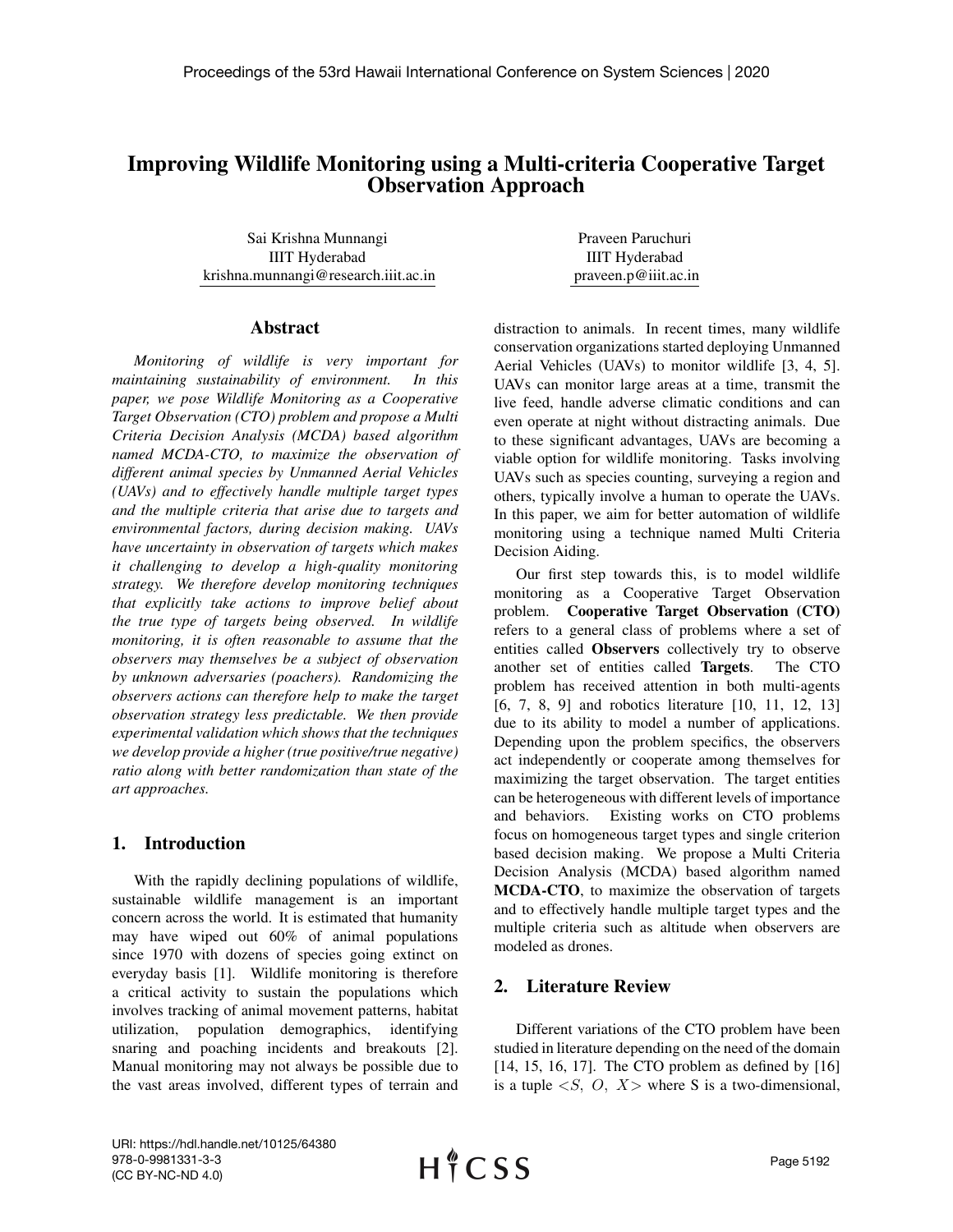bounded, enclosed spatial region, O is a team of  $k_1$ observer robots with observation sensors of limited range (denoted by sensor\_range) and X is a set of  $k_2$ targets. Given this notation, let  $A(t)$  be a  $k_1 \times k_2$  matrix where,  $a_{ij}(t)$  is 1 if robot  $o_i$  is monitoring target  $x_j$  at time  $t$  and is 0 otherwise. The logical OR operator over a vector H is defined as,

$$
\bigvee_{i=1}^{k} h_i = \begin{cases} 1 & \text{if there exists an } i \text{ such that } h_i = 1 \\ 0 & \text{otherwise} \end{cases}
$$

The goal of the problem is to maximize

$$
\sum_{t=0}^{T}\sum_{j=1}^{k_2}\bigvee_{i=1}^{k_1}a_{ij}(t),\ \text{given}\bigcup_{o_i\in O}sensor\_range(o_i)\ll S
$$

In [14], the CTO problem is defined to allow observers to cooperate to maximize the number of targets being observed in an area of interest. [15] presents an algorithm which proposes control law for each observer robot considering the densities of observers and targets. [16] introduces Cooperative Multi-Robot Observation of Multiple Moving Targets (CMOMMT) formalism similar to CTO and develops online distributed control strategies that allow the robot team to attempt to minimize the total time in which targets escape observation. [17] studies a variant of the CTO problem in which observers have global knowledge of all the other observers and targets. The paper presents centralized, partially-decentralized and fully decentralized observer strategies using Mean Point (referred to as  $k$ -means in the paper) and Hill Climbing algorithms and shows that mean point algorithm is robust to the degree of decentralization. [18] builds upon the mean point algorithm algorithm presented by [17] to develop multiple strategies for observers in a CTO problem who have local knowledge. The paper also presents an adjustable randomization algorithm for observers named BRLP-CTO for surveillance applications.

The CTO problem modeled in our work is a decentralized version, where each observer acts individually trying to maximize its reward. There is no communication among the observers and when multiple observers simultaneously observe one target, only one of them gets the reward. Across the different variations for the CTO problem proposed in literature, the objective function is to maximize performance of the observers under various environmental settings. Different solutions have been proposed for each setting, with no universal solution to the problem.

Limitations of existing techniques: Prior works consider targets to be homogeneous agents with uniform

behaviors and the decision making process to be a single criterion based on the position of targets. The assumption that all targets are of same type might not be true for all applications. In real world, targets can often be heterogeneous with different type of targets having a different level of importance. For example in disaster response, children maybe higher priority targets compared to adults who may in turn be of higher priority over animals. Existing works cannot handle heterogeneity and do not arrive at a decision based on reasoning over target types. Along with reasoning about multiple target types, observers would often need to arrive at a decision based on other environmental factors, such as battery power, distance from command center etc. Existing works are limited in these aspects and cannot be modified effectively to handle these issues. We use the BRLP-CTO algorithm presented in [18] as a benchmark for performance comparison and hence modify it appropriately to encode the wildlife monitoring domain. While BRLP-CTO cannot handle multiple criteria in general, we tailored the algorithm to incorporate multiple target types.

# 3. BRLP-CTO: Handling multiple target types

The BRLP-CTO algorithm presented in [18] comprises of two steps: (a) Destination  $D_i$  for the observer  $i$  is computed using mean point algorithm based on the positions of the targets in the observers sensor range. (b) Using a linear program a new destination  $D'_i$  which maximizes entropy while maintaining threshold amount of reward is computed, from the previously calculated destination  $D_i$ . The mean point algorithm of BRLP-CTO algorithm is derived from the unsupervised clustering algorithm **K-means**, that clusters  $N$  data points into  $K$  clusters. In the  $K$ -means algorithm, the  $K$  cluster centers are randomly generated first, and each data point is assigned to the cluster closest to it. After the assignment, the cluster center is updated to the mean position of data points in its cluster. Considering all the targets within the sensor range of an observer as a single cluster, the mean point algorithm calculates the mean position  $M_i$ of all the targets in observer's sensor range and updates the observer's destination position  $D_i$  as,

$$
D_i \leftarrow (1 - \alpha)P_i + \alpha M_i \tag{1}
$$

where  $P_i$  is the current position of observer i and  $\alpha$  is the weighing factor. To handle multiple target types, we replace the computation of mean position  $M_i$  with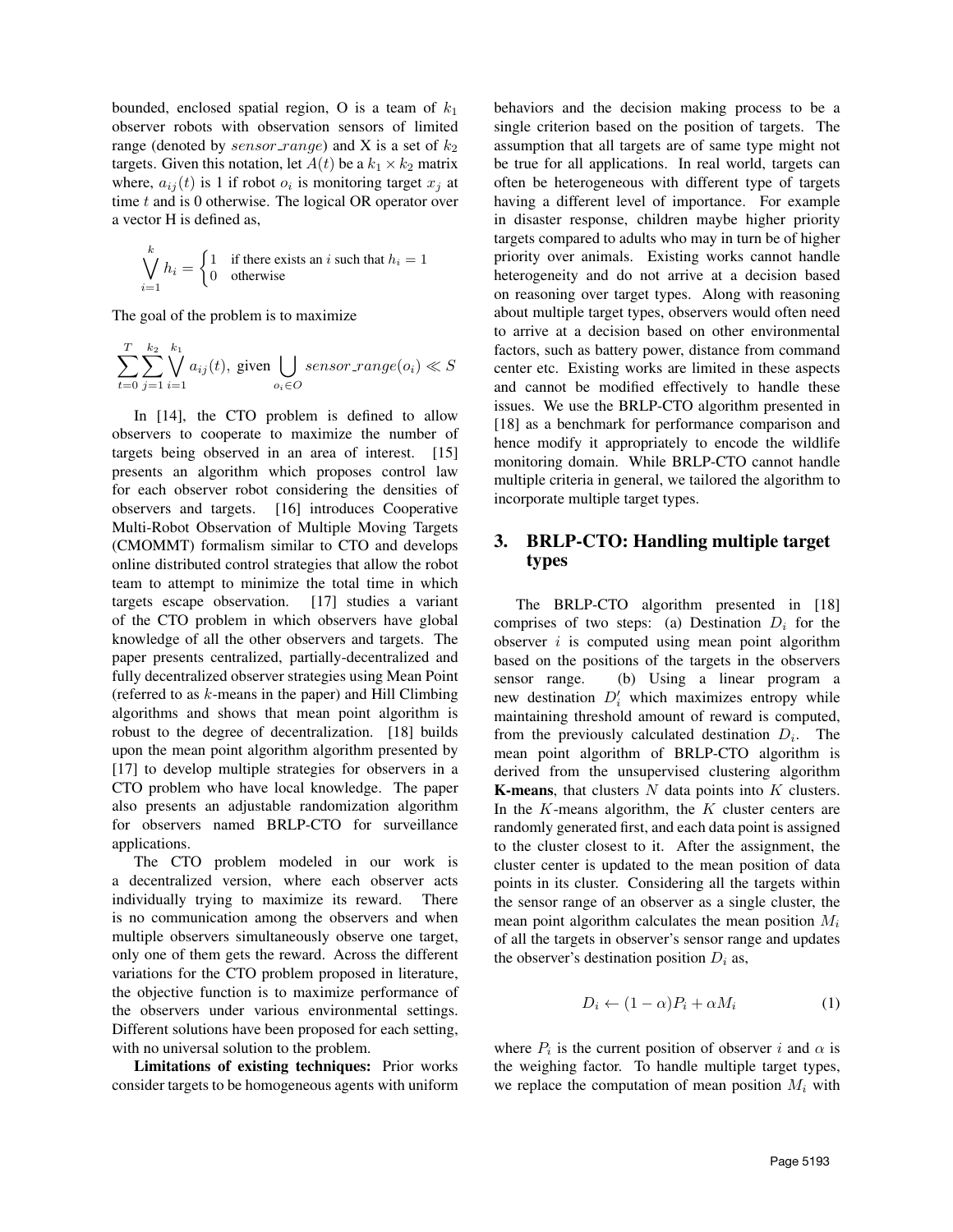weighted mean position  $WM_i$ , which is calculated as:

$$
WM_i = \sum_{j=1}^{l} \omega_{t_j} \times M_{t_j}
$$
 (2)

where  $M_{t_j}$  is the mean position of targets of type  $t_j$ within the observer i's sensor range,  $l$  is the number of different target types in the sensor range of the observer and  $\omega_{t_j}$  is the weight associated with the target type  $t_j$ . The weight  $(\omega_{t_j})$  for each target type  $t_j$  is calculated as,

$$
\omega_{t_j} = \frac{R_{t_j} \times n_{t_j}}{\sum_{k=1}^{l} R_{t_k} \times n_{t_k}} \tag{3}
$$

where  $R_{t_j}$  is the reward obtained for observing a target of type  $t_j$  while  $n_{t_j}$  is the number of targets of type  $t_j$ in the observer's sensor range. This equation weighs the reward obtained due to a target with the number of targets of that type observed and normalizes to compute the weight for that target type.

#### 3.1. Example



example scenario

Consider an example in which there are 3 different target types  $\langle T_1, T_2, T_3 \rangle$  with rewards  $\langle 1, 2, 3 \rangle$  respectively. Assume that there are 3  $T_1$ , 2  $T_2$  and 1  $T_3$  type targets in the sensor range of an observer  $i$ . Let the positions for these targets be  $P_{{0_1}}, P_{{0_2}}, P_{{0_3}}, P_{{0_4}}, P_{{0_5}},$  and  $Po_6$  respectively and let  $M_1$ ,

 $M_2$  and  $M_3$  represent the mean positions of each target type. The observer would then calculate weights for each target type as,

$$
\omega_{t_1} = \frac{R_{t_1} \times n_{t_1}}{\sum_{i=1}^3 R_{t_i} \times n_{t_i}} = \frac{1 \times 3}{1 \times 3 + 2 \times 2 + 3 \times 1} = 0.3
$$

Similarly,  $\omega_{t_2} = 0.4$  and  $\omega_{t_3} = 0.3$ . The observer would then calculate the weighted mean position  $WM_i$ through equation 2 and compute the destination by plugging  $WM_i$  in equation 1 (note that  $M_i$  is replaced with  $WM_i$ ).

# 3.2. Limitations of the extension

While we extended the mean point algorithm to handle multiple target types, there is a single mean point computed (for all the targets within sensor range) in the model using the equation 2 that does not allow for combinatorial reasoning over clusters of targets (8 combinations possible if 3 targets present), e.g., should the observer consider high valued targets or only the low valued ones? It also doesn't allow to make decisions optimizing other criteria e.g., with the remaining 10% battery power should the observer go to recharge point or continue pursuit of the targets?

#### 4. The MCDA-CTO Algorithm

To handle the multiple criteria that arise due to combinatorial reasoning over multiple target types and environmental factors, we develop the MCDA-CTO algorithm based on the MCDA Clustering algorithm presented by [19]. MCDA refers to Multiple Criteria Decision Analysis, a technique that helps to evaluate the multiple conflicting criteria a decision maker may have. In particular, the decision maker (DM) has a set of m criteria  $\{h_1, h_2, \ldots, h_m\}$  using which each possible decision (action) is evaluated and the final decision is reached. We now present the MCDA-CTO algorithm, Algorithm 1, and demonstrate it's working for the CTO problem in subsequent sections. MCDA-CTO comprises of four steps, summarized as follows: Step 1: Generating actions, Step 2: Clustering actions, Step 3: Evaluating actions and clusters, Step 4: Decision making.

#### 4.1. Generating Actions

Actions are possible decisions that the DM can make. Depending on the problem, actions can be finite or infinite in number and they can either be generated or sampled from the solution space. The scale of measurement for each criteria can be different. An action set  $A = \{a_1, a_2, \ldots, a_n\}$  consisting of possible decisions is created in this step.

#### 4.2. Clustering Actions

This is the key idea behind the MCDA clustering algorithm [19] which we reproduce here. This step begins with initializing  $\tau$  clusters and randomly assigning each action to one of the clusters. Profiles are created for each action in  $A$  and using a **voting** procedure the cluster profiles are created next. Using a multi-criteria distance metric, each action is then reassigned to the nearest cluster. Next, the profile of each cluster is updated by means of the voting procedure. The last two steps are repeated until the cluster membership no longer changes resulting in a homogeneous partition of  $\tau$  clusters.

**Profile:** The preference structure  $(P, I, J)$ representing Preference  $(P)$ , Indifference  $(I)$  and Incomparability  $(J)$ , captures the order of preference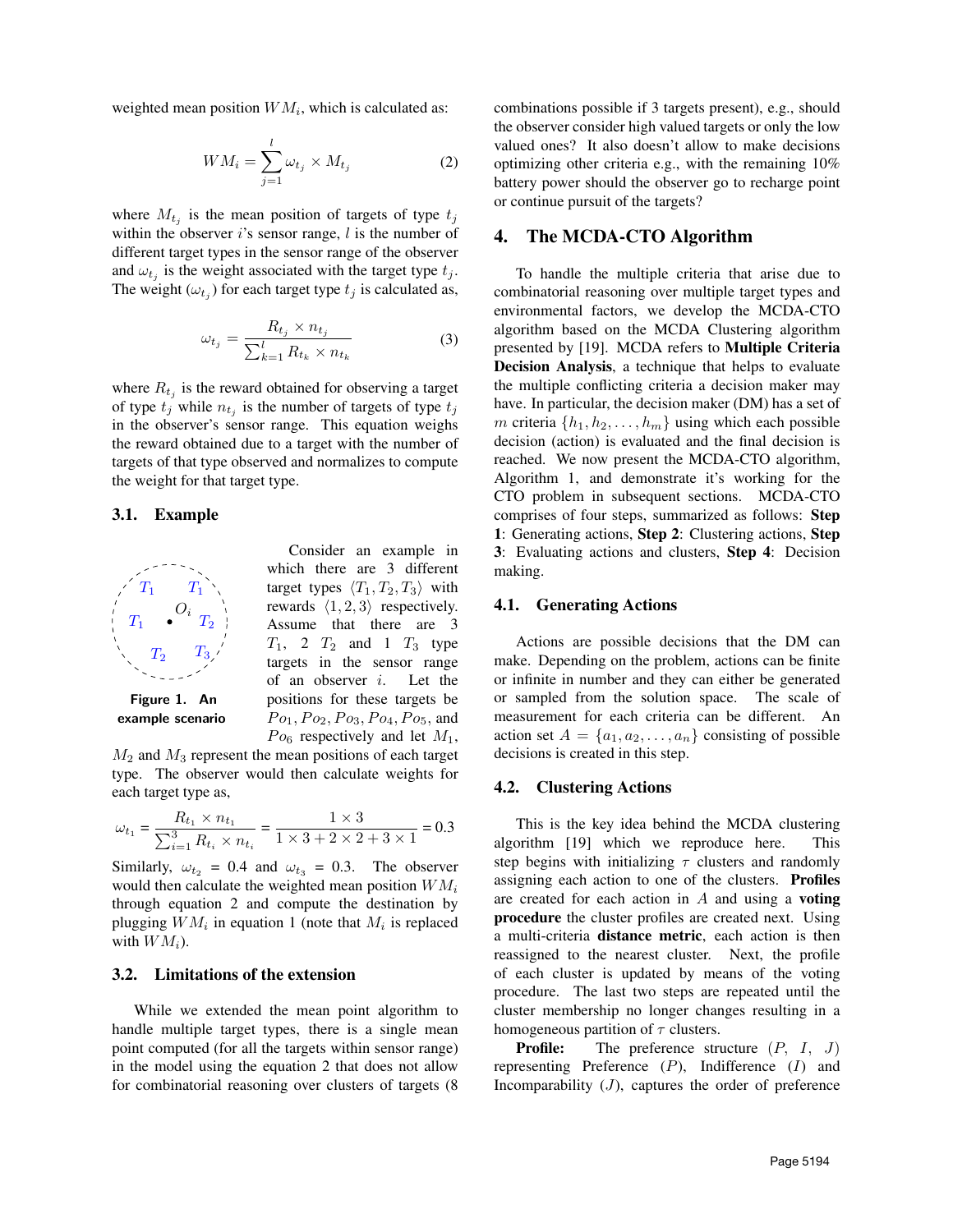#### Algorithm 1 MCDA-CTO Algorithm

**Input:**  $\tau$  desired number of clusters, preference structure  $(P, I, J)$  and the evaluation function  $ef$ 1: Generate possible actions and create the set A. 2: Create Profile  $Pr(a_l)$  for every action  $a_l \in A$ . 3: Initialize  $\tau$  clusters  $(C_1, C_2, \ldots, C_{\tau})$  and randomly allocate each action to one of the clusters. 4: For each cluster  $C_j$  compute the profile of cluster  $Pr(C_j)$ . 5: repeat 6: **for all** actions  $a_l \in A$  **do**<br>7: Assign  $a_l$  to the neare 7: Assign  $a_l$  to the nearest cluster  $C_i$ , i.e.<br>8:  $d(a_l, C_i) \leq d(a_l, C_i)$  i.  $j \in \{1, ..., \tau\}$ 8:  $d(a_i, C_i) \leq d(a_i, C_j)$   $i, j \in \{1, ..., \tau\}$ <br>9: **end for** 9: **end for**  $10$ : **for all** c 10: **for all** clusters  $C_j$ , where  $j \in \{1, ..., \tau\}$  **do**<br>11: Update the profile of cluster center  $Pr(C_i)$ Update the profile of cluster center  $Pr(C_i)$ . 12: end for 13: until the cluster membership no longer changes 14: For each  $a \in A$ , calculate expected reward through  $ef$ . 15: Pick an action  $a' \in A$  to execute through one of the four notions. return  $a'$ 

among the criteria and is defined by the DM. The relations are derived as a result of comparison of two actions  $a_i$  and  $a_j \in A$  as follows:

- $a_i Pa_j$  if  $a_i$  is preferred to  $a_j$ ,
- $a_i I a_j$  if  $a_i$  is indifferent to  $a_j$ ,
- $a_i Ja_j$  if  $a_i$  is incomparable to  $a_j$ .

The notion of profile for each action is introduced using  $P$ ,  $I$ ,  $J$ , to determine the potential similarity between actions. The profile  $Pr(a_i)$ of an action  $a_i \in A$ , is defined as the vector  $\langle Pr_1(a_i), Pr_2(a_i), Pr_3(a_i), Pr_4(a_i) \rangle$ , where:

- $Pr_1(a_i) = \{a_i \in A \mid a_i Pa_i\}$
- $Pr_2(a_i) = \{a_i \in A \mid a_i Pa_i\}$
- $Pr_3(a_i) = \{a_i \in A \mid a_i I a_j\}$
- $Pr_4(a_i) = \{a_i \in A \mid a_i J a_j\}$

**Distance:** If  $n$  is the total number of actions in  $A$ , then the distance between  $a_i$  and  $a_j$  is defined as:

$$
d(i,j) = 1 - \frac{\sum_{k=1}^{4} |Pr_k(a_i) \cap Pr_k(a_j)|}{n}
$$

**Voting Procedure:** The profile for a cluster is created by placing each action into one of the four sets with the condition that the action appears in the same set for a majority of the actions of that cluster. That is,

$$
a_j \in Pr_l(C_i) \iff l = \underset{t \in 1..4}{\operatorname{argmax}} |\{a_j \in Pr_t(a_k)\}|
$$

$$
\forall a_k \in C_i, \forall a_j \in A \text{ and } i \in \{1, 2, ..., \tau\}
$$

The output clusters are characterized on the basis of similarity among actions in terms of reward, resulting in actions of each cluster having similar outcome. The DM would then need to choose the cluster that optimizes his objectives and execute an action from the chosen cluster.

#### 4.3. Evaluating Actions

Action evaluation is a step in the process to identify the Best Cluster among  $\tau$  clusters. The DM has an evaluation function (*ef*), that calculates the expected reward of an input action. To identify the Best Cluster, the expected rewards for all the actions in each cluster are calculated and aggregated. Next the average expected reward per action of each cluster is calculated by dividing the aggregate expected reward with size of that cluster. Best Cluster would be the cluster whose average expected reward per is the highest.

## 4.4. Decision Making

To randomize the final actions, we define the following 4 notions of decision making: (a) Best Cluster, Random Action (RABC): an action is randomly picked from the Best Cluster, (b) Best Cluster, Best Action (BABC): the action with highest expected reward from the Best Cluster is identified and chosen, (c) Quantal Response Model (QR): an action is chosen from the Best Cluster following the probability distribution  $\frac{e^{r_i}}{\sum e^{r_i}}$  $\frac{i}{e^{r_i}}$  calculated for every action i in best cluster with expected reward  $r_i$ , (d) Best Action of All (BAA): the action with highest expected reward is chosen. An action is chosen using one of the four notions and is executed.

## 5. Wildlife Monitoring as a CTO problem

We now model wildlife monitoring as a CTO problem, where the goal is to improve observation of targets (i.e., different species of animals) despite having a limited number of observers i.e., UAVs and demonstrate the working of MCDA-CTO algorithm. While MCDA-CTO is adaptable to variety of criteria, we present the algorithm for using altitude as a criterion along with modeling each target in sensor range as a separate criterion. Targets here are animals of different species, which are in different numbers and have different reward values e.g., monitoring an endangered species can result in higher reward than a common species while the number of endangered species can be much lower. We assume observers to have information about the possible target types they may encounter during monitoring and the rewards they obtain.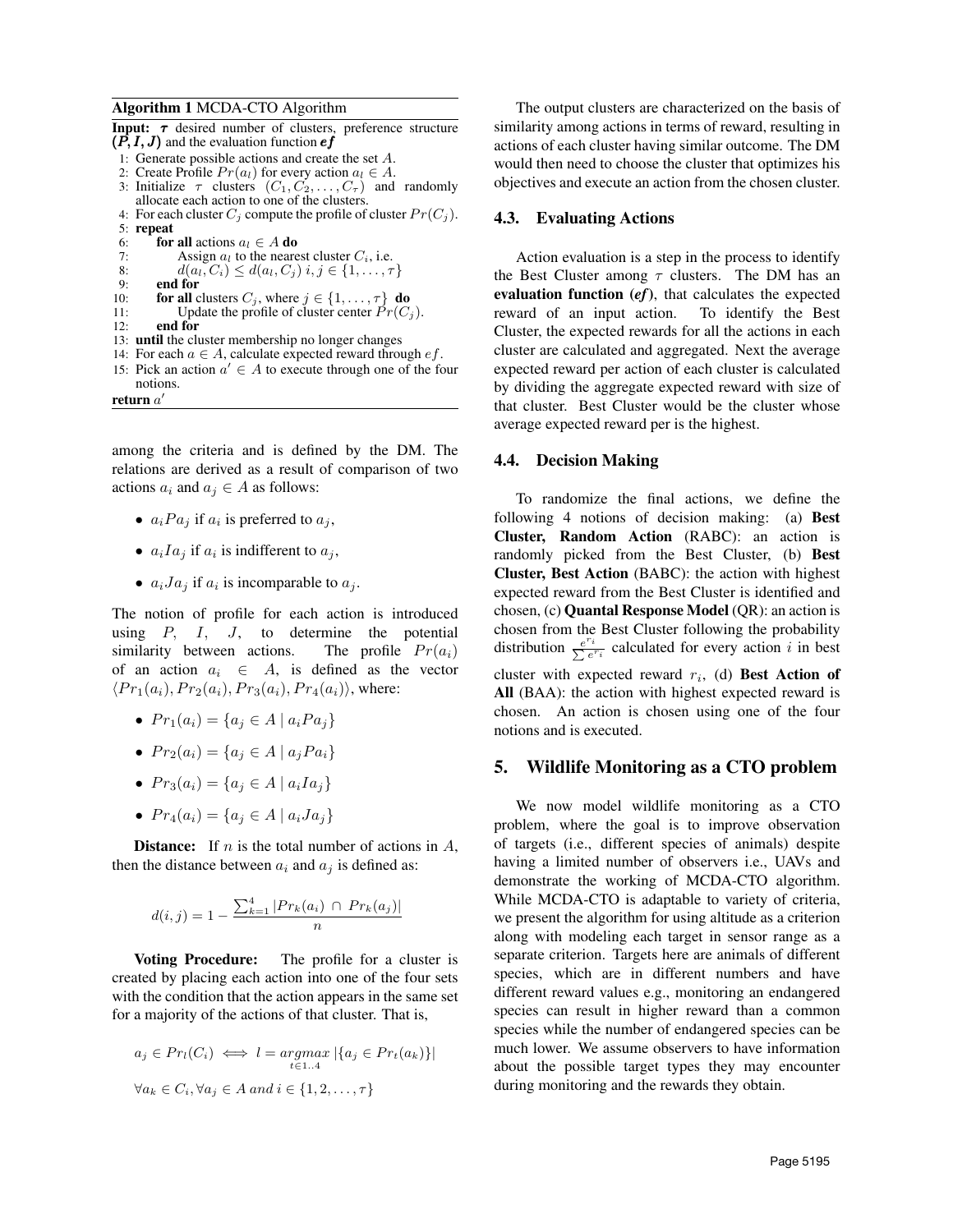Unlike ground based observers, UAVs have an additional degree of freedom namely altitude. We model this into the CTO problem by allowing the observers to alter their altitude between certain limits. In particular, we assume that there are H different altitude levels that the UAVs can make observations from and the sensor range (i.e., radius of circle with UAV as the center) increases with increase in altitude. However, the key issue here is that the observers (UAVs) have uncertain observations i.e. if the observer spots an animal of species  $c$ , it may identify that the animal belongs to  $c$ with a probability  $p \leq 1$  i.e. the observer will have a probability distribution over the type of species the animal may belong to. Each altitude level has a specific observation uncertainty associated with it which is proportional to the altitude of the observer. We set uncertainty as  $10\%$  (i.e. p set to 0.9) at the lowest altitude level and as 50% at the highest. Hence, an observer at the lowest altitude would have a belief state of  $(0.9, 0.1)$  for target types  $\langle c, \neg c \rangle$  where  $\neg c$  refers to rest of target types i.e., any target type other than c.

To handle the problem using MCDA-CTO, each target within sensor range of an observer (UAV) is modeled as a criterion for the following reason: Observers can have different beliefs about two targets of the same type due to uncertainty. Modeling as separate criteria facilitates the observer to reason about different target combinations and compute the weights separately for each target. Altitude is an additional criteria, as the observer needs to optimize among different altitude levels.

#### 5.1. Generating Actions:

The observer first generates multiple vectors (proportional to number of targets in sensor range), each of size equal to the number of targets within the sensor range. Each element of a vector has a value between 0.0 and 1.0 corresponding to the weight associated to a particular target, hence the vectors are referred to as weight vectors. In each weight vector, sum of all the elements is 1.0. Change in weight of one target will force change in the weight of other target(s) due to the constraint that sum should be 1.0, hence the vectors are Pareto optimal. An action is defined as a weight vector appended with altitude level, hence referred to as action vector. Size of action vector is one more than the number of targets within the sensor range of observer. Altitude level varies between 0.0 (lowest altitude) and 1.0 (highest altitude). For experimentation, we assume that the observer has only 4 altitude levels, restricting the values of last element of the vector to one of {0.0, 0.33, 0.66, 1.0} e.g., if an observer has 3 targets in sensor

range (say  $t_2$ ,  $t_5$ , and  $t_7$ ), then one action vector could be  $(0.25, 0.5, 0.25, 0.33)$  corresponding to weight vector  $(0.25, 0.5, 0.25)$  and altitude of 0.33. Hence, there will be three additional action vectors corresponding to the other altitude levels for the same weight vector. We also assume that the observer is aware of the amount of uncertainty present at each altitude level. Action vectors are then clustered into  $\tau$  clusters, either by using ELECTRE [20] or PROMETHEE [21] method (preference structure) for profile creation.

#### 5.2. Evaluating Actions:

There can be different evaluation functions  $(e f)$  that provide optimal solution while satisfying all the criteria, hence the choice of picking one is left to the DM. Since the observers in our case are trying to maximize observation over a weighted function of the true type of targets, we choose the  $ef$  as follows: Let  $cH$  denote the current altitude of the observer  $o$  and  $aH$  denote altitude of the action being evaluated. Let  $c_o^{cH}$  denote the certainty in observation at the current altitude level and  $u_o^{cH}$  denote the uncertainty, where  $c_o^{cH} + u_o^{cH} = 1.0$ . The evaluation function *ef* is given by,

$$
ef = \begin{cases} ER_1 + P_1 + P_2, & \text{for } aH \ge cH \\ ER_2 + P_1 + P_2, & \text{otherwise} \end{cases}
$$
 (4)

where  $ER_1$ ,  $ER_2$  are the expected reward and  $P_1$ ,  $P_2$ are the penalties. The expected rewards  $ER_1$  and  $ER_2$ are given by,

$$
ER_1 = \sum_i \omega_i \times (c_o^{aH} \times R_{t_{a_i}} + u_o^{aH} \times R_{t_{b_i}})
$$
(5)  

$$
\sum_i \omega_i \times [c_o^{aH} \times (c_o^{cH} \times R_{t_{a_i}} + u_o^{cH} \times R_{t_{b_i}})
$$
  

$$
ER_2 = \frac{1}{i} + u_o^{aH} \times (u_o^{cH} \times R_{t_{a_i}} + c_o^{cH} \times R_{t_{b_i}})]
$$
(6)

where, for each target i in the sensor range of  $o$ ,  $t_{a_i}$ and  $t_{b_i}$  are the possible target types that the observer classifies target i as,  $\omega_i$  is the weight associated with target i in that action and  $R_t$  denotes the reward for observing target of type t.

An observer at a higher altitude level believing  $t_{a_i}$ to be the true type of target  $i$  based on the observation  $\langle t_{a_i}, t_{b_i} \rangle$  of the target, may realize its true type to be  $t_{b_i}$ , after moving to lower altitude levels where it typically has higher accuracy observations. Hence, when the observer is evaluating lower altitude level actions, it accounts for this possibility by calculating both the expected rewards, i.e.  $(c_o^{cH} \times R_{t_{a_i}} + u_o^{cH} \times R_{t_{a_i}})$  $(R_{t_{b_i}})$ ,  $(u_o^{cH} \times R_{t_{a_i}} + c_o^{cH} \times R_{t_{b_i}})$  and combines them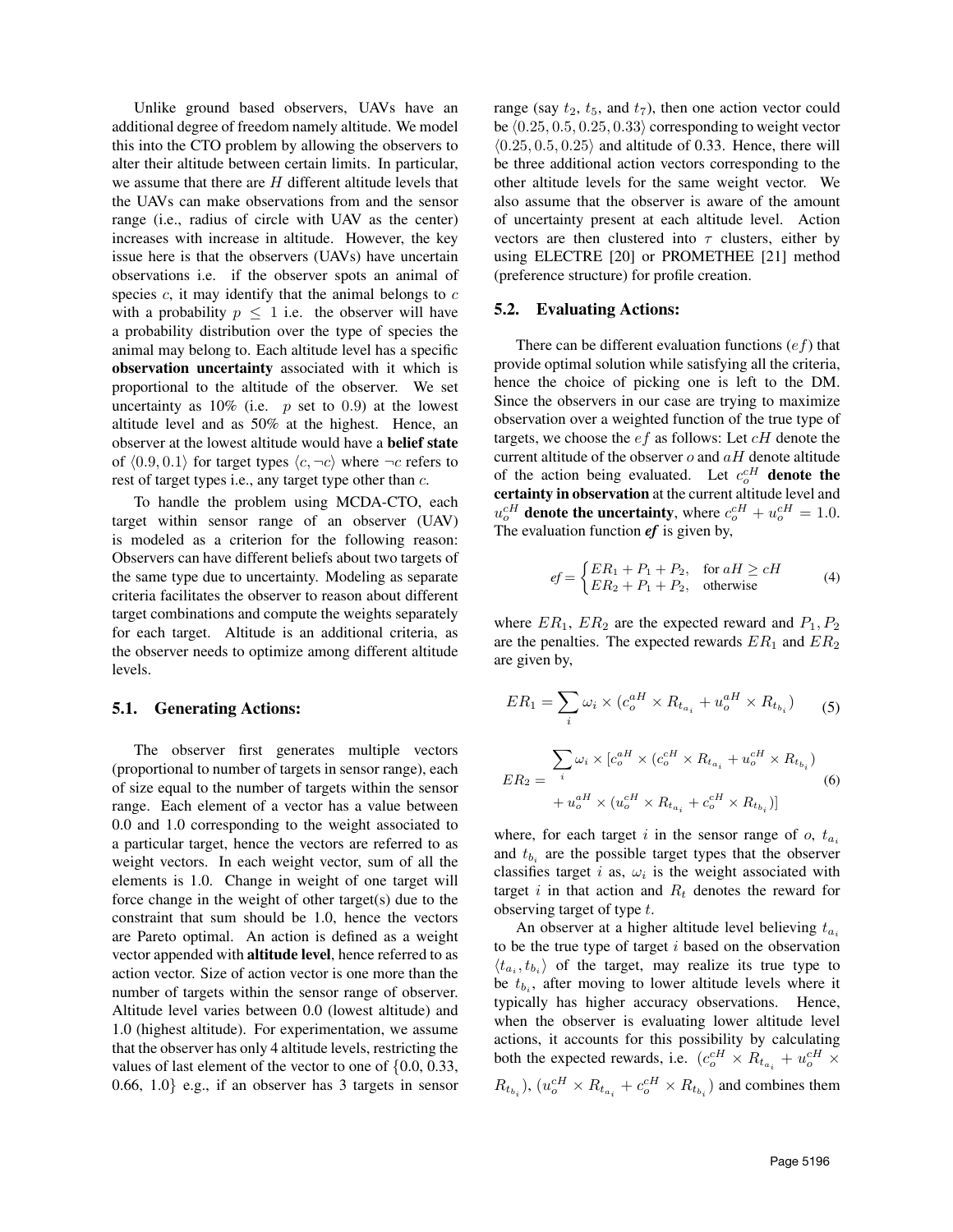using the probability with which each of them can be true. However in the case where the observer is evaluating higher altitude level actions, since it knows the true target type with greater certainty, it calculates the expected reward based on its current beliefs. The penalties  $P_1$  and  $P_2$  are given by:

- P<sub>1</sub>:  $|cH-aH|\times(-3)$  [To discourage the observer from changing its altitude frequently.]
- $P_2$ :  $aH \times (-3)$  [To discourage the observer from staying at higher altitudes continuously and enable the observer to know better regarding the ground truth of the target it is observing.]

Evaluation function *ef* which is the sum of expected reward of each target and the penalties, is used by the observer to calculate the expected reward of each action, based on which the observer makes it's decision. We provide results for the evaluation function and its variants in subsequent section.

### 5.3. Decision Making:

Once the expected reward is calculated for each action (action vector), the Best Cluster is identified and the observer picks an action to execute using one of the four notions described earlier. For the chosen action, the destination of the observer is computed as  $WM<sub>o</sub>$ using equation 2. The entries of the chosen action vector (except the last entry) act as  $\omega$ 's in computation of  $WM<sub>o</sub>$ . The observers destination altitude is set as the last entry of the chosen action vector. Action selection using MCDA-CTO can result in higher randomness than the BRLP-CTO algorithm [which explicitly introduces randomness into the mean point algorithm procedure for CTO] from the perspective of an adversary trying to learn the strategy of the observer due to: (a) Randomness in cluster generation (b) Randomness in picking the Best Cluster and (c) Randomness in picking the action from the cluster.

Scoring Methods: We calculate four different scores to measure the performance of observers across the two algorithms.

- 1. Actual Score: This score is the sum of rewards for every target that is in the sensor range of the observer. It is awarded by the system post the surveillance operation, irrespective of the beliefs the observer has about the target types. Essentially this is the ground truth score.
- 2. Expected Score: This is the score the observer calculates based on its belief of the target types. If  $\langle p,(1 - p) \rangle$  are the beliefs about  $\langle t_a, t_b \rangle$ , then the expected score is,  $p \times R_{t_a} + (1 - p) \times R_{t_b}$ .
- 3. True Negative Score: This score represents the mis-belief the observer has about the target type (i.e. classification as false target type).  $(1$  $p) \times R_{t_b}$  in the expected score formula is the True Negative component.
- 4. True Positive Score: This score represents the belief the observer has about the target type (i.e. classification as true target type).  $p \times R_{t_a}$ in the expected score formula is True Positive component.

# 6. BRLP-CTO: Handling observation uncertainty

In section 3, we modified BRLP-CTO to handle multiple target types but there is no simple way to handle criteria other than targets e.g., altitude related decisions when UAVs are observers. While determining the best altitude using BRLP-CTO maybe a challenge, we can still perform reasoning about observational uncertainty which is an indicator for altitude. We now present the Stochastic belief update model to handle observation uncertainty.

Stochastic belief update model: The observer accounts for uncertain observations in its equation and calculates the expected reward, which is used to calculate the weight for each target. If  $n$  is the total number of targets in sensor range of the observer, weight  $\omega_j$  for each target j is calculated as:

$$
\omega_j = \frac{ER_j}{\sum_{k=1}^n ER_k} \tag{7}
$$

where  $ER_j = p \times R_{t_j} + (1 - p) \times R_{t_q}$ .

 $ER_i$  is the Expected Reward for each target j and  $\langle p,(1 - p)\rangle$  is the presented uncertainty between the target types  $\langle t_j, t_q \rangle$ . The weights calculated from equation 7 would then be used in equation 2 to calculate the weighted mean of the targets. Note that  $M_{t_j}$  in equation 2 would then correspond to the position of a particular target of type  $t_j$  and l corresponds to total number of targets. The observer  $i$ 's destination position is updated as below, where each time a new value for  $\alpha$ is given by BRLP-CTO.

$$
P_i \leftarrow (1 - \alpha)P_i + \alpha WM_i \tag{8}
$$

#### 6.1. Example continued

In the example presented in section 3.1, let observer  $i$  be a UAV operating at an altitude  $h$  from where the target can be identified correctly with a 60% probability. Let the beliefs for each of the 6 targets be: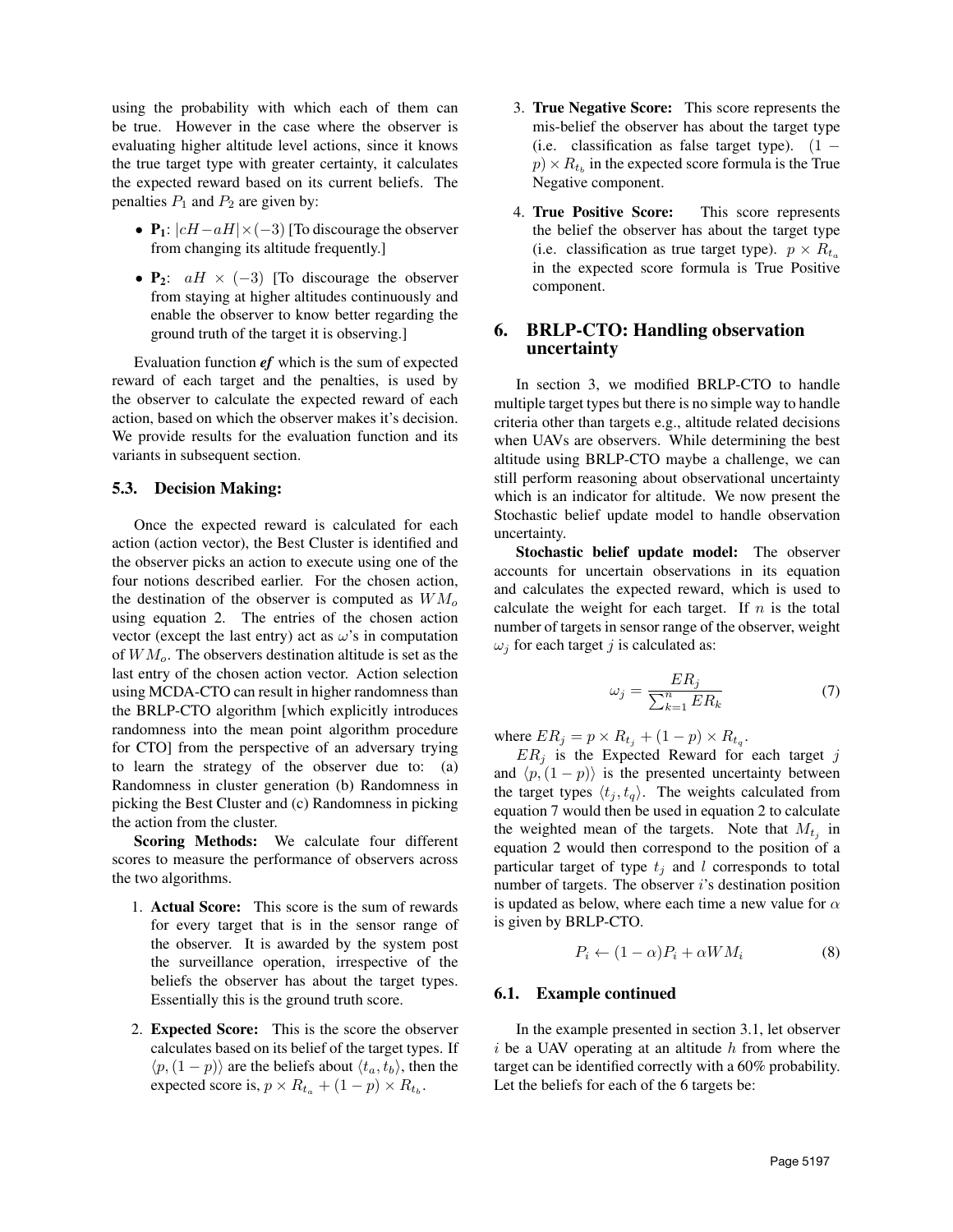| Target Type | Destination | <b>Direction Probabilities</b> |            |             |                | <b>Herd Probabilities</b> |             |
|-------------|-------------|--------------------------------|------------|-------------|----------------|---------------------------|-------------|
|             |             | $\emph{Pintended}$             | $p_{left}$ | $p_{right}$ | $p_{opposite}$ | $p_{join}$                | $p_{leave}$ |
|             | Home        | 0.6                            | 0.2        | 0.2         | 0.0            |                           |             |
| Type 1      | Forage      | 0.52                           | 0.16       | 0.16        | 0.16           | 0.7                       | 0.1         |
|             | Random      | 0.25                           | 0.25       | 0.25        | 0.25           |                           |             |
|             | Home        | 0.9                            | 0.05       | 0.05        | 0.0            |                           |             |
| Type 2      | Forage      | 0.8                            | 0.1        | 0.1         | 0.0            | 0.7                       | 0.3         |
|             | Random      | 0.25                           | 0.25       | 0.25        | 0.25           |                           |             |
|             | Home        | 0.6                            | 0.2        | 0.2         | 0.0            |                           |             |
| Type 3      | Forage      | 0.8                            | 0.1        | 0.1         | 0.0            | 0.5                       | 0.5         |
|             | Random      | 0.25                           | 0.25       | 0.25        | 0.25           |                           |             |

Table 1. Parameters used in Markov Chain model

 $1 : \langle 0.6, 0.4 \rangle$  for  $\langle T_1, T_2 \rangle$   $2 : \langle 0.6, 0.4 \rangle$  for  $\langle T_1, T_2 \rangle$  $3 : \langle 0.6, 0.4 \rangle$  for  $\langle T_1, T_3 \rangle$  4 :  $\langle 0.6, 0.4 \rangle$  for  $\langle T_2, T_3 \rangle$  $5: \langle 0.6, 0.4 \rangle$  for  $\langle T_2, T_1 \rangle$  6 :  $\langle 0.6, 0.4 \rangle$  for  $\langle T_3, T_2 \rangle$ 

Observer calculates the expected rewards for the Stochastic belief update model using equation 7, as follows:

$$
ER_1 = 0.6 \times 1 + 0.4 \times 2 = 1.4
$$
  

$$
ER_3 = 0.6 \times 1 + 0.4 \times 3 = 1.8
$$

Similarly  $ER_2 = 1.4$ ,  $ER_4 = 2.4$ ,  $ER_5 = 1.6$ and  $ER_6 = 2.6$ . Using these Expected Rewards, the weights for each target are calculated using equation 7 as follows:

 $\omega_1 = \frac{1.4}{1.4+1.4+1.8+2.4+1.6+2.6} = \frac{1.4}{11.2} = 0.125.$ 

Similarly  $\omega_2 = 0.125$ ,  $\omega_3 = 0.16$ ,  $\omega_4 = 0.214$ ,  $\omega_5 =$ 0.143 and  $\omega_6 = 0.233$ . From the calculated  $\omega_i$ 's, using the target positions  $Po_i$ , the weighted mean  $WM_i$ is computed as follows and plugged in equation 8 to compute the observer's destination.

$$
WM_i = \sum_{j=1}^{6} \omega_j \times Po_j,
$$
 (9)

Although we incorporated multiple target types and uncertainty into mean point algorithm, computing optimal altitude level for the observer is not feasible since BRLP-CTO calculates the observer's destination through update equation 1 which solely depends on mean position of targets. Observer related attributes like altitude and remaining battery power cannot be modeled as mean positions (or other target related information). In general, including such observer related attributes into decision making would require satisfying multiple objectives and constraints. Hence the algorithm can only decide on the new destination, while the observer stays at the same altitude level. For the case when the observer is not observing any targets, the observer gets to choose a random position and a random altitude level.

### 7. Experiments

#### 7.1. Target Modeling

We build two different target models namely Random Model and Markov Chain Model for target behavior. In the Random Model, all animals move randomly from one point to another. Animals get to pick their next destination and once they reach the destination, they compute a new point to reach. Hidden Markov Models are commonly used to model animal behaviors [22, 23] and can be complex in nature depending on the purpose. We present here details of a simpler Markov Chain model used in our experiments. The model consists of 3 states, Go Home, Go Forage and Go Random. Home and Food locations are randomly generated for each animal type at the start of the simulation. Animals choose to move in the direction of home/food, if the state is Go Home/Go Forage. When the state is Go Random, animals move in a random direction. To handle navigation uncertainty in animals, we use another set of Markov Chains to compute the actual direction in which animals would move based on their current state and the intended direction. Animals can move individually or form a herd. For simulation purposes, a herd is treated as a single entity and the animals of a herd act in unison. A lone animal can join a herd with a probability if the herd type is same as its type and the distance between the herd and itself is less than a predefined constant  $\epsilon$ . Similarly, an animal in a herd can leave the herd anytime with certain probability. Maximum herd size is limited to 4 animals.

The parameters we used in Markov Chain model are summarized in Table 1. An animal or a herd identifies its destination using the two Markov Chains. While the first Markov Chain decides the next state animal should reach to, the second Markov Chain then decides whether the animal or herd should proceed in the intended or some other direction. In the first Markov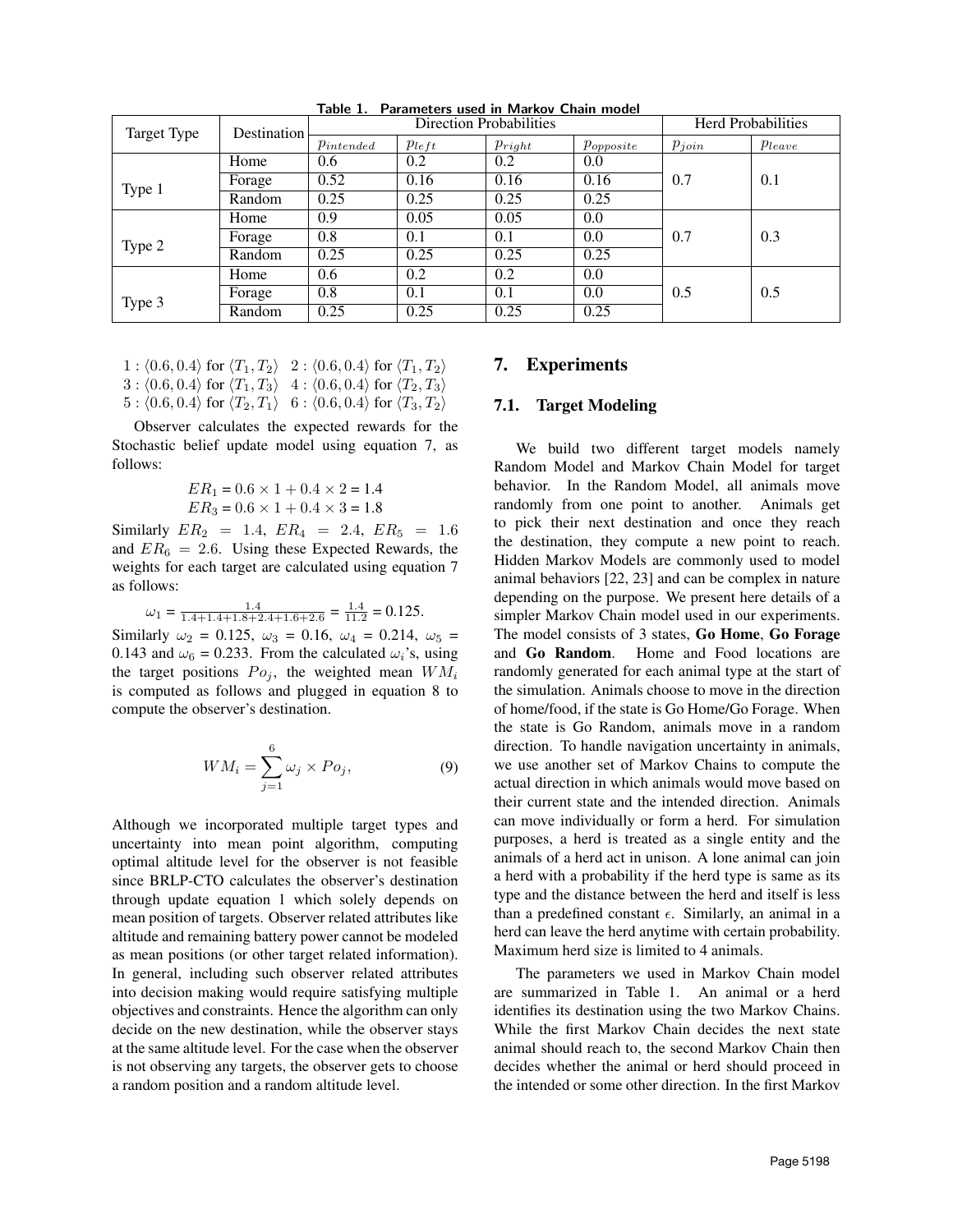| <b>Observer Strategy</b> | <b>Actual Score</b> | <b>Expected Score</b> | True Positive | True Negative | Ratio (TP/TN) |
|--------------------------|---------------------|-----------------------|---------------|---------------|---------------|
|                          |                     |                       | Score (TP)    | Score (TN)    |               |
| $SM + BRLP-CTO$          | 67570.96            | 92250.92              | 37829.07      | 54421.85      | 0.69          |
| MCDA-CTO RABC            | 41056.06            | 58237.71              | 27955.96      | 30281.74      | 0.92          |
| MCDA-CTO BABC            | 55516.37            | 78837.13              | 39813.6       | 39023.52      | 1.02          |
| MCDA-CTO QR              | 40615.93            | 52371.8               | 29230.53      | 23141.26      | 1.26          |
| <b>MCDA-CTO BAA</b>      | 60372.26            | 90613.56              | 45879.98      | 44733.58      | 1.02          |

Table 2. Observer scores for Markov Chain based target model

Chain, all states are equi-probable from a given state, i.e. the next state (Go Home, Go Forage or Go Random) for the animal or herd is picked with the probability  $\langle \frac{1}{3}, \frac{1}{3}, \frac{1}{3} \rangle$ . Once next state is decided, the required direction is identified and labeled as intended. The Pintended, Pleft, Pright, Popposite values for each target type are as summarized in Table 1 where  $p_{left}$  and  $p_{right}$ indicate left and right directions w.r.t. the intended direction,  $p_{join}$  captures the probability with which an animal joins a herd and  $p_{leave}$  captures the probability with which an animal leaves the herd. Animal herds, their home and food locations are randomly generated.

# 7.2. Experimental setup

For purposes of experiments, we assume that the observers and targets are operating in a rectangular field with a width and height of  $150 \times 150$  units. Observers have 4 different levels of altitudes, with sensor range at lowest level being 10 units and 20 units at the highest. The total number of observers are 10. We assume 3 different types of targets with total number of targets to be 25, with a distribution  $\langle 12, 8, 5 \rangle$  across the three types. The reward values for the target types are  $\langle 1, 5, 10 \rangle$  respectively i.e. the observer receives 1 unit of reward for observing a target of type 1 while it receives 5 and 10 units for observing targets of type 2 and 3 respectively. Maximum time for targets to reach their destination is 100 time-steps. If a target reaches its destination within the time limit, it computes a new destination and moves towards it. Observers compute their destination once in every 10 time-steps even if they have reached their destination beforehand, to ensure that all observers make decisions at same time (needed when communication between the observers is possible). The speed of observers and targets is assumed to be 1 unit per time-step. We set the time required for the observer to shift from an altitude level to its next level as 2 time-steps, during which the observer cannot make any observation. Hence, the maximum time the observer needs to shift altitude levels is 6 time-steps.

Each experiment consists of 1500 time-steps and is simulated 30 times. Positions of observers and targets

are randomly generated at the start of simulation. For each simulation run we calculated all the four scores and the mean of each score across the 30 runs is presented. A target observed by multiple observers is counted only once. All the experiments were performed on MASON simulation toolkit [24], exploiting its internal threading mechanism to run the observers and targets in parallel.

# 7.3. Results

We present simulation results in Table 2, where the target uses the Markov Chain model. For brevity purposes, we omit results for Random Target model, but the observers performance remains similar for both the models. The table compares the performance of the four action picking strategies for MCDA-CTO with the BRLP-CTO algorithm (note that SM + BRLP-CTO refers to stochastic belief update model). We present five scores in total: four scores for each observer strategy namely Actual, Expected, True Positive (TP) and True Negative (TN) score and the ratio of True Positive to True Negative (i.e. TP/TN) as the fifth score. A higher (TP/TN) ratio implies a higher level of awareness i.e. the observer knows better the true type of the target it is observing. We focus here on the Actual Score and (TP/TN) since Actual Score reflects the ground truth while the (TP/TN) ratio reflects the belief observer has about ground truth. The table shows that Actual Score is significantly higher for BRLP-CTO since a BRLP-CTO observer typically ends up staying for a long time in higher or highest altitude levels where the sensor range is higher and has the best chance to observe more targets. However the observer has a much higher uncertainty in the observations which do not get reflected in the Actual score. We also tested the case where the observer always stays in the lowest altitude for both BRLP-CTO and MCDA-CTO and found that the MCDA-CTO (BABC and BAA in particular) has a higher Actual score (results omitted for space reasons).

We also presented TP scores in Table 2 and found that deterministic versions of MCDA-CTO are better than BRLP-CTO implying that the MCDA-CTO observer observed the targets with a better knowledge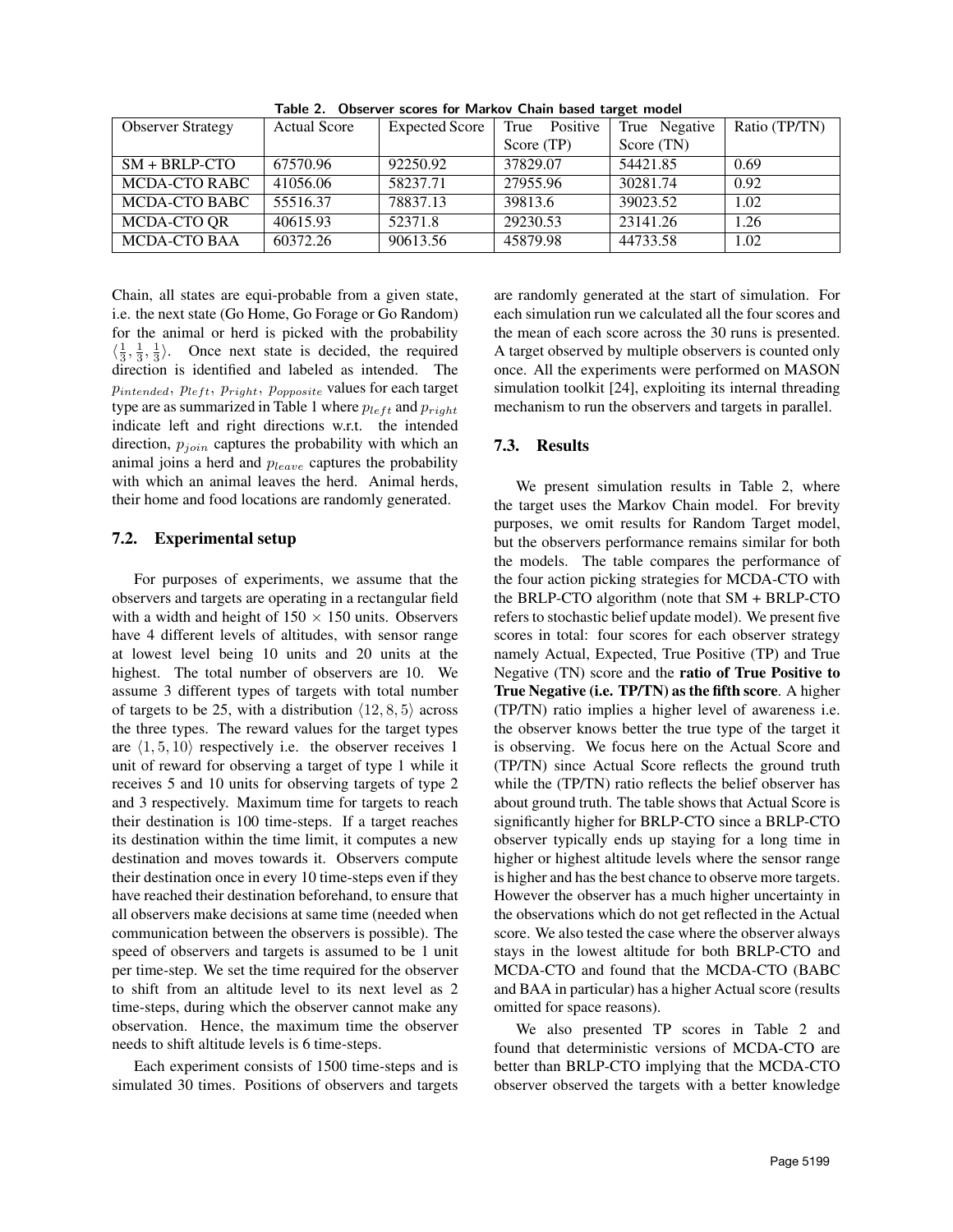|                   |          | <b>MCDA-CTO RABC</b> |          | <b>MCDA-CTO BABC</b> | MCDA-CTO QR |       | <b>MCDA-CTO BAA</b> |       |
|-------------------|----------|----------------------|----------|----------------------|-------------|-------|---------------------|-------|
| Penalty           | Actual   | Ratio                | Actual   | Ratio                | Actual      | Ratio | Actual              | Ratio |
|                   | Score    |                      | Score    |                      | Score       |       | Score               |       |
| None              | 46137.66 | 0.97                 | 781037.7 | 1.02                 | 49911.20    | 1.05  | 80648.26            | 1.05  |
| $P_1$             | 45147.83 | 0.95                 | 89368.20 | 0.91                 | 58152.50    | 0.83  | 90651.06            | 0.95  |
| $P_2$             | 45205.73 | 0.99                 | 43680.16 | 2.40                 | 43120.96    | 1.80  | 43247.80            | 2.24  |
| $P_1 + P_2$       | 46059.90 | 0.95                 | 62161.93 | 1.03                 | 45490.30    | 1.25  | 64797.86            | 1.01  |
| P <sub>2</sub> /2 | 45767.73 | 0.96                 | 43316.13 | 2.35                 | 44463.13    | 1.38  | 43083.53            | 2.20  |
| $P_1 + (P_2/2)$   | 46525.16 | 1.00                 | 91674.30 | 0.93                 | 49289.83    | 0.99  | 90172.23            | 1.00  |

Table 3. Penalties vs Performance

| Table 4. MSE of different adversaries |                 |             |             |           |            |  |  |
|---------------------------------------|-----------------|-------------|-------------|-----------|------------|--|--|
| <b>Adversary Model</b>                | <b>SM</b>       | MCDA-CTO    | MCDA-CTO    | MCDA-CTO  | MCDA-CTO   |  |  |
|                                       | <b>BRLP-CTO</b> | <b>RABC</b> | <b>BABC</b> | <b>OR</b> | <b>BAA</b> |  |  |
| Linear Regressor                      | 7.73            | 12.64       | 14.55       | 10.01     | 17.32      |  |  |
| <b>Elastic Net</b>                    | 7.92            | 13.21       | 15.54       | 10.62     | 18.21      |  |  |
| Logistic Regression                   | 16.87           | 27.79       | 25.10       | 22.67     | 33.51      |  |  |
| <b>Neural Net Regressor</b>           | 6.58            | 13.51       | 10.16       | 10.26     | 11.49      |  |  |

of their true types. This is also reflected in the (TP/TN) ratios, where the ratio is significantly higher for MCDA-CTO (all the versions) than for BRLP-CTO. This shows that MCDA-CTO takes actions with a lot more certain information. As monitoring applications become automated, observers need to have a better knowledge of true target type since their course of action depends on it (unlike when human is in loop).

To summarize, there is a trade-off between the Actual Score and the (TP/TN) ratio i.e., improving one seems to deteriorate the other. By changing the penalty value or levying some instead of all, MCDA-CTO algorithm can be tailored to achieve desired results (Note that BRLP-CTO solution is invariant to these penalties and hence is not affected). We summarize the penalty terms used and the performance of MCDA-CTO algorithm in Table 3. In the table, None corresponds to no penalty i.e. observer takes decisions solely based on expected reward calculations.  $P_1$  implies only penalty  $P_1$  is levied, that discourages the observer from changing altitude. Hence the observer stays longer in higher altitudes resulting in better score than BRLP-CTO, but has a poor ratio. Similarly,  $P_2$  implies only penalty  $P_2$  is levied, that forces the observer to stay in lower altitude and hence has better ratio but poor score.  $(P_2/2)$  implies that only half the penalty of  $P_2$  i.e.  $aH \times (-1.5)$  is levied. Likewise,  $P_1 + (P_2/2)$  is another penalty setting while  $P_1 + P_2$  is the presented original setting (different simulation run).

### 7.4. Adversary Modeling

To show that MCDA-CTO indeed does better randomization than BRLP-CTO, we modeled different adversaries (using different regression methods) that try to predict the destination of the observer based on the observer's position and the targets within its sensor range. We assume that the adversaries have global knowledge of all the targets and observers at any point of time. Each adversary is trained on more than 6000 instances of decision making by the observers and tested on 1000 new instances. We calculate Mean Squared Error (MSE) which is the mean of sum of squared distance between the destination predicted by the adversary and the actual destination chosen by the observer. Table 4 generated using the Scikit library [25], summarizes the results. The table shows that deterministic procedures MCDA BAA and MCDA BABC perform better than MCDA RABC and MCDA QR which randomize over the randomness generated by the clustering algorithm. This maybe because, the best action is chosen from the set of  $n$  actions where as the random action is chosen from the best cluster of say  $q$ actions  $(q < n)$ . Note that all variants of MCDA-CTO have a higher MSE than BRLP-CTO, implying that the adversary is unable to predict the observer's destination as well as when the observer uses BRLP-CTO, showing that a better randomization was achieved.

# 8. Conclusions and Future Work

We present here a clustering based algorithm for wildlife monitoring named MCDA-CTO, to handle multiple criteria that arise due to reasoning over the different clusters of targets and also due to environmental factors such as altitude, battery power etc. We then modified the MCDA-CTO algorithm for the scenario where UAVs are observers to perform